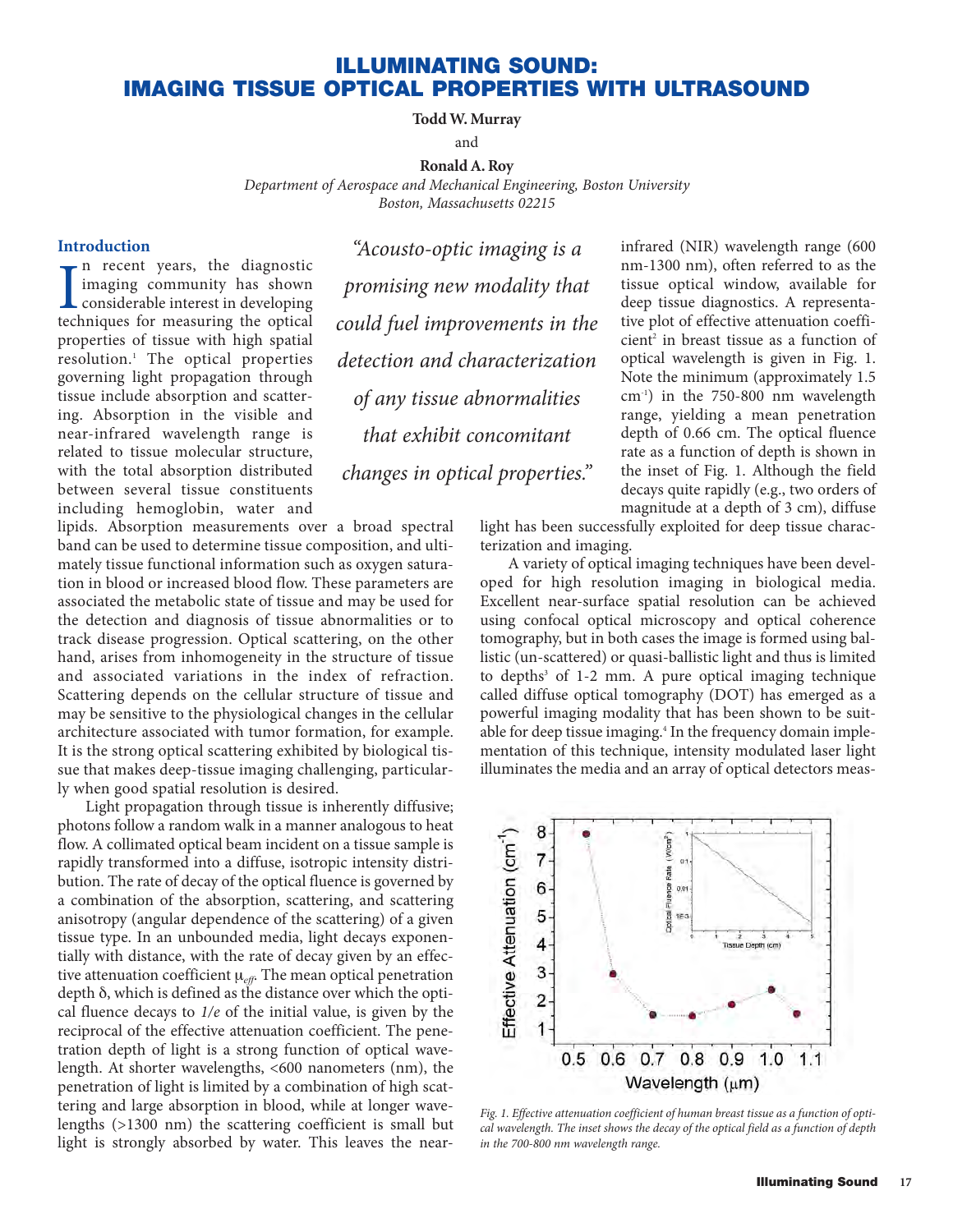ures the magnitude and phase of the diffuse optical field emitted. The modulated laser light propagates through diffuse media with a coherent wave front (referred to as photon density waves) and the dispersion of such waves is highly dependent on the absorption and scattering properties of the media. The media can be illuminated by modulated sources at multiple wavelengths, and a tomographic reconstruction algorithm used to spatially resolve tissue optical properties, from which tissue constituents can be inferred. The main drawback of diffuse optical tomography is its reliance on diffuse light, which propagates along tortuous paths, to create an image of subsurface features. This inherently limits the resolution that can be achieved using the technique to  $\sim$ 1 cm.

Acousto-optic (AO) sensing is a new hybrid technique that combines ultrasound with diffuse light to achieve deeptissue imaging of optical properties with the spatial resolution of ultrasound. In this technique, the sample is illuminated by a continuous wave (CW) laser source to produce a diffuse optical field. To provide spatially resolved optical information, the sample is simultaneously ensonified by an ultrasound beam. In the acousto-optic sensing volume, defined as the region where the light and sound overlap, the ultrasound modulates the local optical field. The modulated or "tagged" light propagates to the sample boundaries where it is processed and detected. The acousto-optic signal, or intensity of the tagged light, gives an indication of the strength of the acousto-optic interaction. Although the acousto-optic signal in itself is not a direct measure of the optical properties of the sample, it does scale with the optical fluence through the sensing volume and is thus indicative of the local optical properties of the tissue—in particular the local absorption coefficient. By pulsing the ultrasound and scanning the beam across a plane in a manner similar to conventional B-mode ultrasound imaging, a 2-D acousto-optic image can be constructed. One of the key advantages of acousto-optic imaging over diffuse optical tomography, for example, is that the acousto-optic signal is localized by the ultrasound. It originates only from the acousto-optic sensing volume which has a spatial extent given by the ultrasound-pulse used. The net result is a subsurface image of the acousto-optic interaction strength *at depth* and *with a spatial resolution dictated by the ultrasound field*.

#### **Background**

The mechanism for the interaction of ultrasound with ballistic light has been well understood for quite some time.<sup>5</sup> Propagation of an acoustic wave through a homogeneous media will produce a periodic variation in the index of refraction, due to periodic variations in pressure along the acoustic wave path via the piezo-optic effect. Ballistic light incident on this media will scatter or diffract on the index grating. In the case of a moving grating, the diffracted beam will also be frequency-shifted. This phenomenon is used in a wide range of acousto-optic devices including optical frequency and amplitude modulators, switches, and signal processors. The interaction of ultrasound with *diffuse* light, on the other hand, has received considerably less attention.<sup>6</sup> The treatment of diffuse wave interaction with ultrasound typically involves decomposing the optical field into partial



*Fig. 2. The primary mechanisms for the ultrasound modulation of light in optically scattering media.*

waves, each of which follows a different meandering path through the media (see Fig. 2). Along each path, the light experiences a sequence of scattering events, with the average distance between these events given by the transport mean free path. In the absence of ultrasound, the scattering sites remain stationary less any Brownian motion or physiological motion. In the presence of ultrasound, the scattering sites move with the periodic displacement of the media. The coherent motion of all scatterers along a given partial wave path produces an accumulated phase shift of the light propagating along that path. A second important modulation mechanism results from the periodic variation in the refractive index associated with the ultrasound wave propagation. Again, a change in optical path length is accumulated over each partial wave path leading to a net phase shift. The total phase shift is then given by a combination of both modulation mechanisms, and the net optical field observed external to the sample is given by the sum of partial waves propagating over all paths. In both modulation effects, the optical field is modulated at the ultrasound frequency, and their relative contributions depend on the ratio between the transport mean free path and the acoustic wavelength. If the mean free path is large compared to the wavelength, variations in the index of refraction dominate the response.

In an acousto-optic imaging experiment, the sample is illuminated by a laser source and the scattered light is detected and processed to deduce information regarding the properties of the sample in the region where the optical and ultrasonic fields interact. As discussed above, the optical field at any point in space external to the object is composed of many partial waves, each originating from a different point in the object. The interference of these waves will cause the resulting intensity to be anywhere from fully bright to fully dark, depending on the relative de-phasing between paths. This effect leads to the formation of a speckle pattern. When an ultrasonic beam is introduced, the phase of the light passing through the ultrasound is shifted with respect to the light passing through other regions of the sample. Interference between modulated and un-modulated light leads to the formation of a time varying speckle pattern. However, modulated light emanating from a highly diffuse media has a *spatially random* phase shift. Although the intensity of each individual speckle is modulated at the ultrasound frequency, the phase of this time varying signal is random from speckle to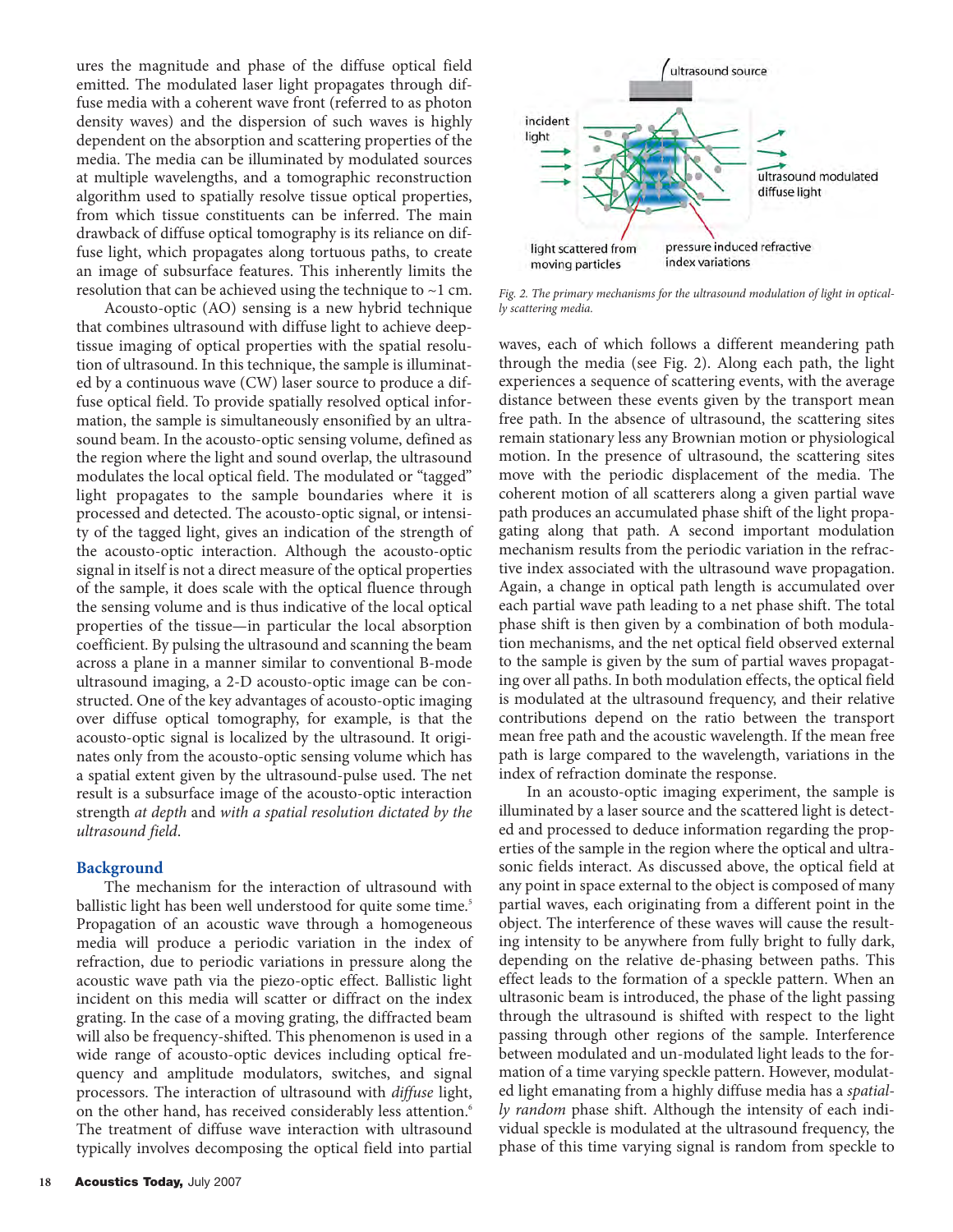speckle. A key challenge in acousto-optic imaging is to understand how to detect the phase shift imparted on the modulated light given that the light levels, after passing through an optically diffuse media, are extremely low and come with a strong background of un-modulated light. If the aperture of an optical detector is restricted to detecting a single speckle, then one is left with the detection of a relatively small intensity modulation on an exceedingly weak signal. If the aperture is increased to receive light from multiple speckle, the overall intensity of modulated light is increased, but the modulation depth is reduced owing to the random phase of the intensity fluctuations from speckle to speckle.

The idea of using ultrasound to localize or "tag" diffuse light was first documented twenty years ago in a patent filed by Dolfi and Micheron.7 The early 1990's brought the first experimental results demonstrating that the ultrasound interaction with light in optically scattering media produces a small, but measurable, intensity modulation in the scattered field.8 During the mid 1990's, researchers began using the acousto-optic effect in order to image objects buried in turbid media.<sup>9,10</sup> Throughout this period, the majority of experiments were performed using a focused, continuous wave ultrasound beam to pump the acousto-optic interaction. The signal was detected using a single element optical detector that was fixed in space and apertured to sample a single speckle (or a small number of speckles) in the optical field. Images of absorbing objects were created by physically scanning the acoustic beam and measuring the intensity modulation of the optical field at each position. Continuous wave ultrasound allows for narrow-band detection techniques, and thus offers substantial improvements in signal-to-noise ratio over systems using pulsed ultrasound. However, since the interaction between light and sound occurs throughout the volume of the ultrasound field, this approach offers limited resolution along the ultrasound axis. To achieve axial resolution from continuous wave exposures, a technique was introduced in which a single optical detector is used and the continuous wave ultrasound source is rapidly chirped over a time frame comparable to the ultrasound propagation time through the region of interest.<sup>11</sup> In this way, a specific frequency is assigned to each location along the ultrasonic axis. A 1-D axial scan could then be produced from the timedependent frequency-domain information of the ultrasound-modulated signals. While acousto-optic imaging systems using single optical detectors have been explored for a number of applications,<sup>12</sup> the extremely low light levels associated with these systems are not conducive to deep tissue sensing and imaging.

A breakthrough in the detection of ultrasound modulated signals came in 1999 with the development of a parallel speckle modulation processing system.<sup>13</sup> A schematic of the experimental setup is given in Fig. 3. In this approach, the single optical detector is replaced by a charge-coupled device (CCD) array, with the CCD camera positioned such that one speckle grain falls on each pixel. The main technical hurdle associated with this approach is that the speckle intensity modulation is in the MHz range, well beyond the frame rate of a CCD camera. To overcome this, the authors employ a



*Fig. 3. Acousto-optic imaging system using the charge-coupled device-based parallel speckle modulation processing approach.* 

parallel lock-in detection scheme using synchronous excitation, rather than the more conventional synchronous detection approach. The ultrasonic field and laser illumination source are both modulated at the same frequency (2.2MHz), with a fixed relative phase delay. The CCD camera acts as a low-pass filter and records the mean intensity of the field over the measurement time. Four images are recorded, each with the modulation of the laser source delayed by an additional one-quarter period with respect to the ultrasonic source. A linear combination of these images allows one to extract the amplitude and phase of the intensity modulation at each pixel. The amplitudes of the intensity modulations at each pixel are then summed to give the acousto-optic response. This allows for the coherent summation of signals over all detectors in the array and yields a signal to noise ratio improvement on the order of N1/2 over single detector schemes, where N is the number of pixels on the CCD. This CCD based approach has seen widespread use in acousto-optic imaging. Over the past several years a number of modifications have been proposed allowing, for example, improved sensitivity through heterodyne detection and operation with pulsed ultrasound for resolution along the ultrasound axis.<sup>14,15</sup>

More recently, a photorefractive crystal (PRC) based interferometry technique has emerged that has sufficient sensitivity to detect acousto-optic signals generated by short-pulse ultrasound at clinically relevant acoustic exposure levels.<sup>16</sup> Figure 4 illustrates the basic experimental setup used in the photorefractive crystal approach, where the sound source is the beam from a clinical diagnostic imager. The laser source is divided into a signal beam that illuminates the sample, and a reference beam that is sent directly to the photorefractive crystal. Scattered light from the sample is collected and mixed with the reference beam in the photorefractive crystal. The local index of refraction in the photorefractive crystal changes in response to the complex optical interference pattern set up in the crystal, and the reference beam diffracts off of this grating in a process called two-wave mixing. The crystal thus acts as a real time hologram, and the diffracted reference beam is an exact replica of the signal beam, less any high frequency (i.e., ultrasonic) modulation that exceeds the crystal response time. This diffracted reference beam is *in-phase* with the transmitted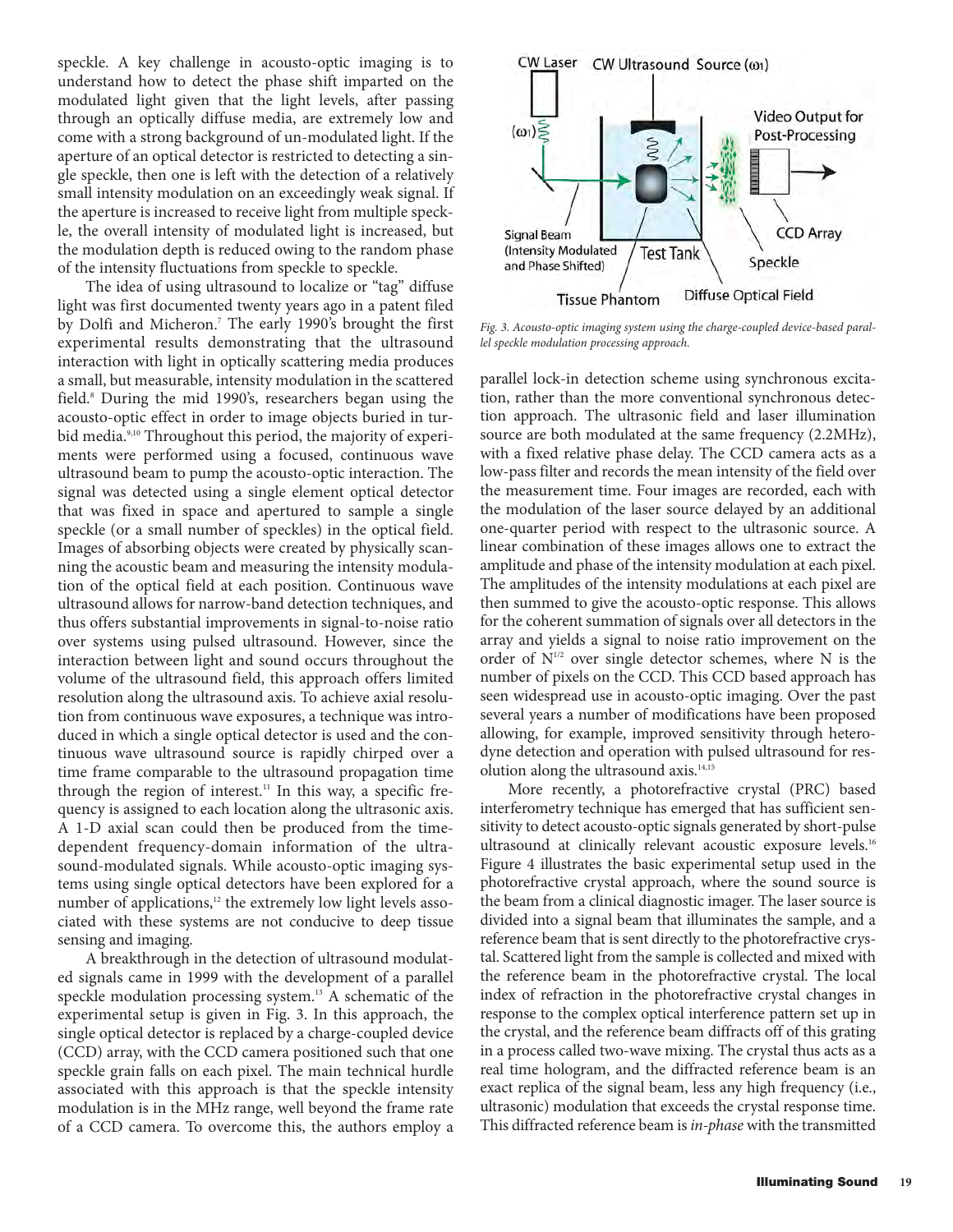signal beam, and the two beams interfere constructively at the detector. In the presence of ultrasound, the phase of the signal beam is shifted with respect to the reference, leading to a *decrease* in the intensity at the detector. This allows for coherent summation of signals detected over a large number of speckles, regardless of the fact that the phase shift imparted on the diffuse optical field by the ultrasound is spatially random. The resulting acousto-optic signal is not at the ultrasound frequency, but rather is manifested as a DC offset signal that tracks the instantaneous flux of modulated light incident on the detector.

A related photorefractive crystal based detection approach has also been presented in which the reference beam to the photorefractive crystal is frequency shifted by an amount equal to the ultrasound frequency and continuous wave ultrasound is employed.<sup>17</sup> Only the ultrasound modulated (frequency shifted) light from the sample forms a static interference grating in the crystal. The strength of this grating thus gives a measure of the amplitude of the acousto-optic interaction. In general, photorefractive crystal-based acousto-optic systems offer a higher étendue, or light collection ability, than previously developed techniques thus making them an attractive option for deep tissue imaging applications. The photorefractive crystal-based detector also accommodates physiological motion as it can respond quickly enough to rewrite the index of refraction grating and automatically adapt to motioninduced changes in the speckle pattern.

The fact that the photorefractive crystal-based system accommodates pulsed acousto-optic sensing at clinically relevant exposure levels is significant for three reasons. First and foremost, the spatial resolution of the measurement is determined by the spatial extent of the acoustic field. By utilizing high-frequency pulsed ultrasound, the lateral and axial resolutions are determined primarily by the width of the beam and the spatial pulse length. Secondly, thermal bioeffects scale with the average intensity of ultrasound exposure,



*Fig. 4. Experimental setup for acousto-optic imaging using a photorefractive crystal based interferometry system and a commercial ultrasound scanner to pump the acousto-optic response. Electronically scanned images are generated in the X-Z plane. By mechanically scanning along the Y axis, three-dimensional acousto-optic imaging is realized.*

which is dramatically reduced by utilizing short-pulse, rather than continuous wave ultrasound. Finally, it suggests the marriage of acousto-optic and clinical diagnostic ultrasound imaging, where the clinical ultrasound machine is used to both generate conventional B-mode images *and* pump the acousto-optic signal. Since the same sound field is employed to affect both ultrasound scattering and acousto-optic sensing, the images are automatically co-registered, and multimode optical/acoustical imaging is realized. This approach, which has been successfully demonstrated using tissue mimicking phantoms and excised tissue samples,<sup>18</sup> is described in greater detail below.

#### **Imaging by acousto-optic sensing**

The experimental setup, shown in Fig. 4, combines the photorefractive crystal-based optical detection system with a commercially available, PC-based, diagnostic ultrasound scanner (AN2300, Analogic Corp.) employing a 5 MHz, 192 element linear phased array scanhead and a 64 channel beamformer. Light from a frequency-doubled Nd:YAG laser is sent to a variable beam splitter where it is split into signal and reference beams. The reference beam is directed around the test tank and sent to the photorefractive crystal-based interferometer. The signal beam is sent through a beam expander along the Y-axis to the sample. Light scattered from the sample is collected by a lens and directed into the photorefractive crystal, where it interferes with the reference beam. The photorefractive crystal-interferometer employs a bismuth silicon oxide (BSO) crystal ( $Bi<sub>12</sub>SiO<sub>20</sub>$ ), and a high voltage AC electric field is applied to the crystal to enhance the two-wave mixing process. The signal beam and diffracted reference beam exiting the crystal are collected by an avalanche photodiode (APD), processed using a preamplifier and low-pass filter, and digitized in the oscilloscope.

Figure 5 shows acousto-optic signals observed in a highly scattering tissue phantom using a 3-cycle ultrasound pulse at a center frequency of 5 MHz. As the ultrasound propagates through the phantom, the magnitude of the acousto-optic signal (with respect to the steady-state background) gives a measure of the strength of the acousto-optic interaction and is affected by, among other things, the amount of light in the interaction region, the ultrasound pressure, and the sensing volume. In the case when the ultrasound passes through a homogeneous region of tissue phantom (Traces A and C), the signal tracks the envelope of the background light distribution, with the spatial resolution controlled by the ultrasound beam width and pulse length. If there is an optical absorber embedded in the phantom, the magnitude of the acoustooptic signal decreases when the ultrasound pulse passes the absorber (Trace B). This is because, once the acoustic pulse enters the optical absorber, there is relatively little light available to modulate. In a sense, the acousto-optic interaction region acts like a virtual light sensor that probes the local optical properties of the medium. By using commercial ultrasound imaging technology, this "sensor" can be made to travel along electronically beam-formed trajectories at the speed of sound.

Recall that a primary advantage of photorefractive crystal-based detection of acousto-optic signals is that the sensi-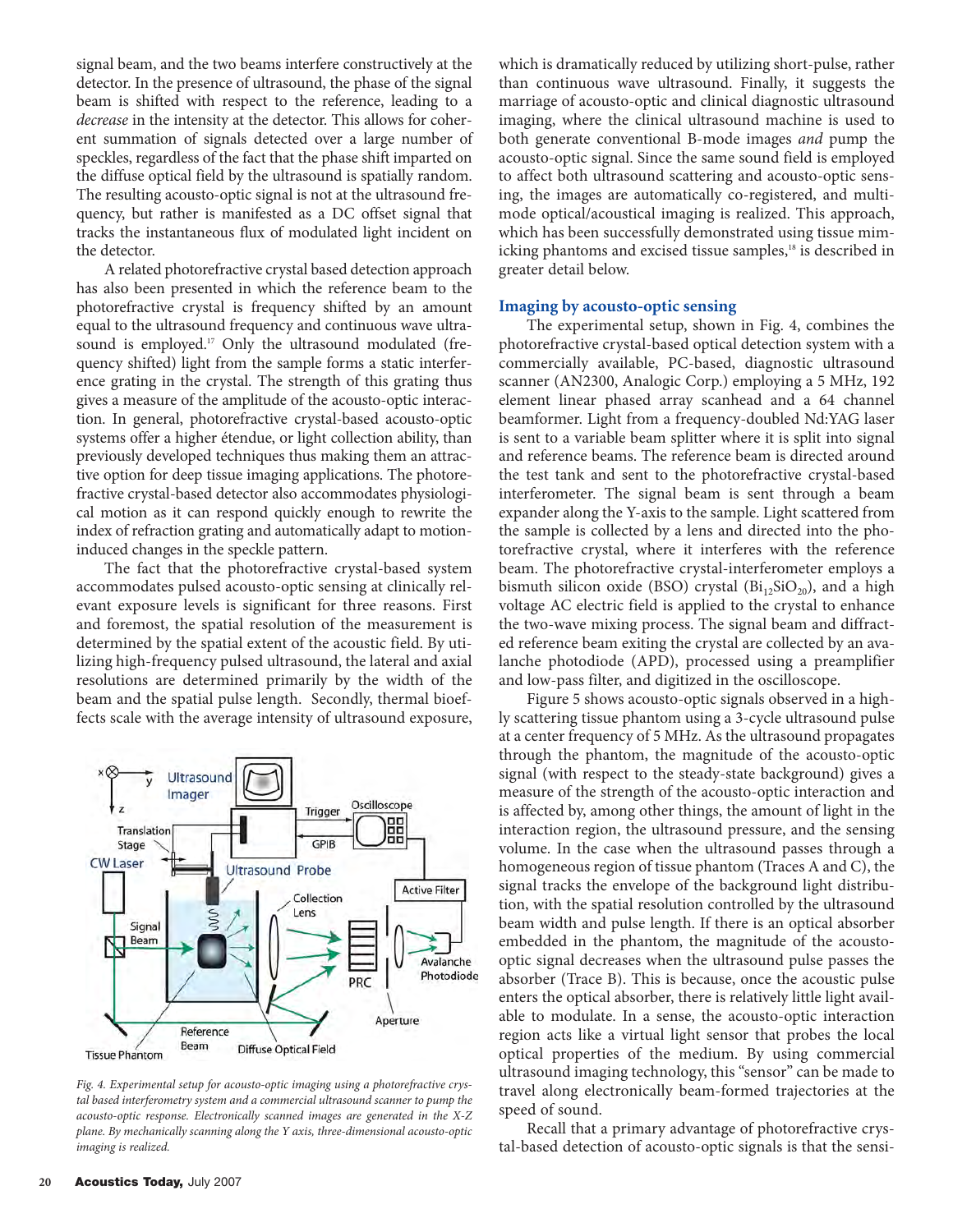

*Fig. 5. Acousto-optic signals measured along several scan lines in a tissue phantom with an embedded optical absorber.*

tivity afforded by this technique allows one to utilize a conventional ultrasound imaging system to simultaneously generate acousto-optic *and* B-mode ultrasound images. Ultrasound and acousto-optic images of the X-Z plane (see Fig. 4) of the sample are produced as follows. To ultrasonically scan the X-Z plane, the AN2300 beam-former is programmed to fire a set of ultrasonic sector scan lines aligned adjacent to each other. Along the direction of ultrasonic propagation, time is converted to space using the sample sound speed. To display grayscale images (B-mode image), the ultrasound scanner demodulates the received ultrasound echo train associated with a given scan line and converts the signal envelope function to grayscale. Because the envelope of an acousto-optic signal in the time-domain gives a measure of the photon distribution along the ultrasound path, acoustooptic images were built in the exact same manner, and superimposed on top of the B-mode images using a color-scale. As a consequence, B-mode and acousto-optic images are intrinsically co-registered and yield complementary mechanical and optical contrast information. Figure 6 (left) shows a Bmode ultrasound image of a gel-based tissue phantom with optical and acoustic properties similar to breast tissue. Two targets are placed in the phantom with acoustic properties matching that of the surrounding media, and one of the targets was infused with an optically absorbing dye. The target boundaries are seen on the ultrasound image due to a slight impedance mismatch introduced by fabrication process. (The bright spot in the rightmost target is likely due to a microbubble.) The acousto-optic image of the same phantom is given in Fig. 6 (right). In the absence of an absorbing target, this image would be a uniformly illuminated red circle indicative of the background light distribution. The addition of an optically absorbing target (on the right) results in a blue spot that is clearly resolved in the acousto-optic image.

Absorbing objects have also been detected in moderately thick (2 cm) excised biological tissue. In this experiment, a slab of chicken breast was squeezed between two optically transparent plastic plates. The plates are positioned parallel to each other to keep the thickness of the sample uniform and the signal beam is incident on the center of the sample, perpendicular to the plates. This configuration is roughly similar to that employed for breast examination by X-ray mammography. A small optical absorber, composed of gel infused with India ink, was embedded at the center of the slab. Figure 7 (left) shows a *B*-mode ultrasound image acquired in the X-Z plane at the center of the target. The acoustically homogeneous, optically absorbing target appears as a dark, uniform region in the middle of the sample; note the lack of detectable reflection from the target interface. The image speckle surrounding the target is caused by acoustic scattering from tissue microstructure, which is noticeably absent in the target. The acousto-optic image of the same target is given in Fig. 7 (right), using a 3-cycle acoustical pulse at 5 MHz. The data has been processed to remove the envelope of the acoustooptic signal observed in the absence of an absorber.

In highly scattering media, the optical field is truly diffuse and the acousto-optic images are *not* the result of the absorber casting a shadow and preventing light from propagating along a given path. In fact, acousto-optic imaging can be used to localize an absorber in three dimensions. Figure 8 shows acousto-optic images taken on the same specimen at several points along the optical  $(Y)$  axis, with  $Y=0$  roughly corresponding to the center of the inclusion. It is clear from these images that the optical field is sufficiently diffuse that minimal effects of optical shadowing around the target are observed. It is also evident that 3-D acousto-optic volume imaging is possible by mechanically scanning the ultrasound transducer in one dimension.

#### **Resolution, sensitivity, and the role of the sound field**

The greater the interaction volume between the light and the sound, the greater the fluence of modulated photons and the better the signal to noise ratio. This fact argues for a continuous wave approach to acousto-optic sensing, where photons are modulated along the entire length of the acoustic beam. What you sacrifice, however, is spatial resolution along the ultrasound axis. Pulsed ultrasound provides axial resolution, albeit at the expense of sensitivity. Pulses also allow you to work at somewhat greater peak acoustic pressure levels, as the risk of thermal bioeffects are minimized. One is still lim-



*Fig. 6. B-mode ultrasound (left) and acousto-optic images of a tissue phantom with two embedded inclusions. The inclusion on the right has been infused with an optically absorbing dye.*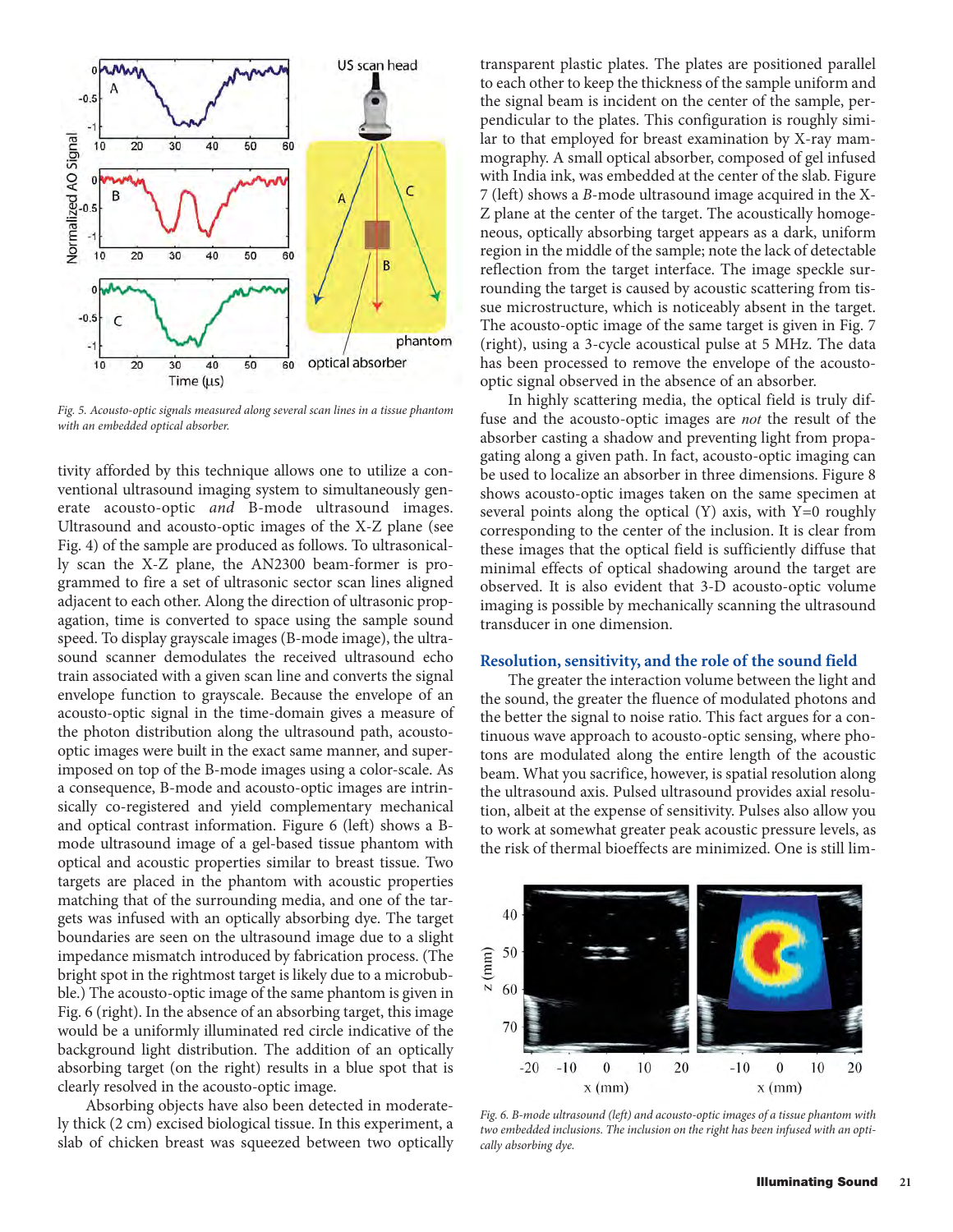

*Fig. 7. B-mode ultrasound (left) and acousto-optic images of a gel based optical absorber embedded in a chicken breast sample.*

ited by a need to avoid mechanical bioeffects, however, and as such clinical implementation will still be bound by the same Food and Drug Administration (FDA) exposure limits that are currently applied to imaging ultrasound.<sup>19</sup> Regardless, greater pressures will yield a greater average acousto-optic phase shift and enhanced sensitivity.

Another advantage of acousto-optic imaging using photorefractive crystal-based sensors is that they are inherently very broadband. One could utilize high acoustic frequencies (order 10-50 MHz) to achieve enhanced spatial resolution. However, increased absorption will limit high frequency scans to shallow depths and increased resolution comes at the cost of both a reduced interaction volume and a reduced acousto-optic phase shift due to smaller particle displacements, which scale as 1/f. On the other hand, FDA limits on maximum peak negative pressure amplitudes scale with  $f^{1/2}$ ; therefore the actual decrease in maximum particle displacement should scale as  $1/f^{1/2}$ . The relationship between acoustic pressure amplitude, peak particle displacement and the average phase shift encountered in the acousto-optic interaction zone will vary with tissue mechanical and optical properties, as there are multiple interaction mechanisms at play. It suffices to say that, when it comes to both acousto-optic and ultrasound imaging, one is motivated to use as high a pressure amplitude as possible while maintaining an adequate margin of safety *re* both thermal and mechanical bioeffects.

The implementation of the acousto-optic sensing paradigm described above is a simple one; a combination of light and sound is used to augment B-mode imaging. It need not stop there. For example, one could use B-mode to image a tumor and then launch a single A-line in the target region to assess, or even monitor, changing optical properties in response to therapy. One could use the acousto-optic interaction between light and high intensity focused ultrasound (HIFU) to assess real time changes in tissue optical properties during the formation of thermal lesions. Indeed, the very same sound field that generates the lesion also pumps the acousto-optic interaction. Multiple optical wavelengths can be used to image blood oxygenation levels and otherwise do functional tissue imaging. By employing absorbing particles targeted to tissue types, one can realize targeted contrast imaging. Of course, in all of this, one is limited to shallow penetration depths and/or relatively transparent tissues, such as breast and brain.

#### **Discussion and conclusions**

It is important to point out that the contrast observed in acousto-optic images is not a direct measure of the distribution of optical absorption within the sample, but rather it depends on both the photon distribution in the light/sound interaction region, and the probability that the modulated photons will be acquired by the detection system. These parameters, in turn, depend on the characteristics of the source and detection system and the spatial distribution of optical properties. Three-dimensional acousto-optic images can potentially be used to determine the quantitative optical absorption or scattering distribution through the use of an inversion algorithm similar to those currently employed for diffuse optical tomography. This may be particularly important in the development of multi-wavelength acousto-optic systems for functional imaging.

To date, the majority of acousto-optic imaging experiments have been done using tissue phantoms or *ex-vivo* tissue samples. While the optical and acoustic properties of these samples can be representative of those observed *invivo*, a key difference is that *in-vivo* measurements are made in a dynamic environment. Physiological motion alters the optical field passing through tissue, resulting in the formation of a time varying speckle pattern. The characteristic timescale over which the speckle can be considered stationary, or so called speckle decorrelation time, is on the order of milliseconds. The CCD based parallel processing approach requires the acquisition of several images to determine the amplitude of the modulated signal at each pixel. All of these



*Fig. 8. X-Z scans of the chicken breast sample at several positions along the optical (Y) axis. The absorber is located at approximately Y= 0.*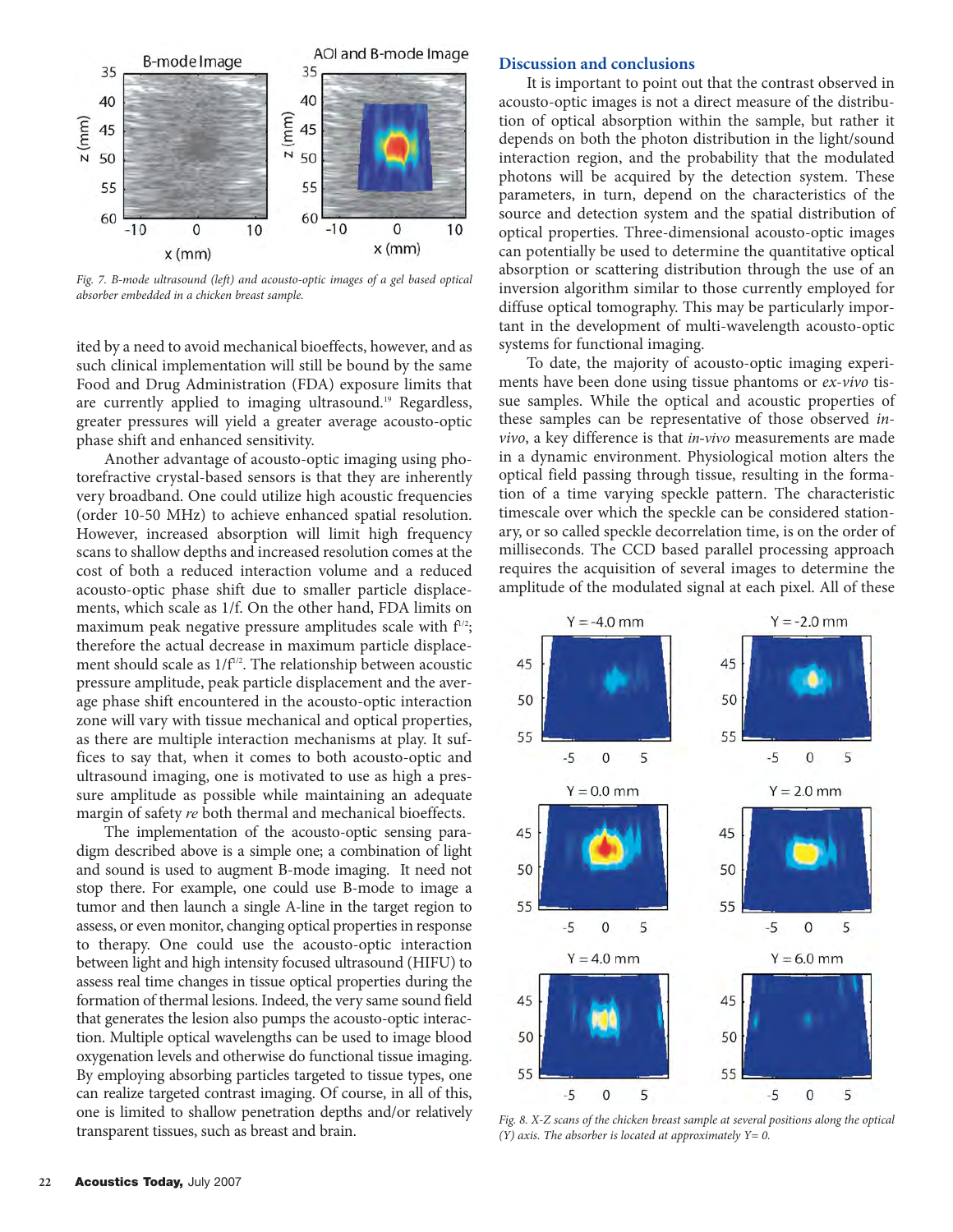images must be acquired within the speckle decorrelation time in order to achieve high sensitivity detection. In the case of photorefractive crystal-based detection, the crystal response must be fast enough to follow the speckle decorrelation, i.e., the crystal must be capable of rewriting the index grating on the order of 1.0 ms, such that the diffracted reference beam is held in a fixed phase relationship with the transmitted signal beam. Fortunately, semiconductor photorefractives, operating in the near-infrared wavelength band, possess response times in the desired range.

In summary, acousto-optic imaging is a promising new modality that could fuel improvements in the detection and characterization of any tissue abnormalities that exhibit concomitant changes in optical properties. One target application is in the diagnosis of breast cancer, where a dual mode ultrasound/ acousto-optic imaging system may provide improvements in the ability to differentiate benign from malignant lesions. Technical challenges in the transition from a laboratory to a clinical setting are primarily associated with the sensitivity limitations imposed by the low photon flux and overcoming the effects of physiological motion on the diffuse optical field. Recent advances in the detection of acousto-optic signals, however, offer hope that dual-mode ultrasound/ acoustooptic imaging *in vivo* may be just over the horizon.

#### **Acknowledgments**

This work was supported by the Bernard M. Gordon Center for Subsurface Sensing and Imaging Systems via a National Science Foundation Engineering Research Center award number EEC-9986821.**AT**

#### **References for further reading:**

- 1 V. V. Tuchin, *Handbook of Optical Biomedical Diagnostics* (SPIE, Bellingham, WA, 2002).
- 2 A. Pifferi, J. Swartling, E. Chikoidze, A. Torricelli, P. Taroni, A. Bassi, S. Andersson-Engels, and R. Cubeddu, "Spectroscopic time-resolved diffuse reflectance and transmittance measurements of the female breast at different interfiber distances," J. Biomed. Opt. **9**(6), 1143 (2004).
- 3 J. M. Schmitt, "Optical coherence tomography (OCT): A review," IEEE J. Select. Topics Quantum Electron. **5**(4), 1205 (1999).
- 4 A. P. Gibson, J. C. Hebden, and S. R. Arridge, "Recent advances in diffuse optical imaging," Phys. Med. Biol. **50**, R1 (2005).
- 5 M. Born and E. Wolfe, *Principles of Optics*, 6th ed. (Pergamon, London, 1987).
- 6 L.V. Wang, "Mechanisms of ultrasonic modulation of multiply scattered coherent light: An analytic model," Phys. Rev. Lett. **87**(4), 043903 (2001).
- 7 D. Dolfi and F. Micheron, "Imaging process and system for transillumination with photon frequency marking," International Patent WO 89/00278 (1989).
- 8 F. A. Marks, H. W. Tomlinson and G. W. Brooksy, "A comprehensive approach to breast cancer detection using light: Photon localization by ultrasound modulation and tissue characterization by spectral discrimination," Proc. SPIE **1888**, 500 (1993).
- 9 L. Wang, S. L. Jacques, and X. Zhao, "Continuous-wave ultrasonic modulation of scattered laser-light to image objects in turbid media," Opt. Lett. **20**, 629 (1995).
- 10 M. Kempe, M. Larionov, D. Zaslavsky and A. Z. Genack, "Acousto-optic tomography with multiply scattered light," J. Opt. Soc. Am. A **14**, 1151 (1997).
- 11 L.-H. Wang and G. Ku, "Frequency-swept ultrasound-modulated optical tomography of scattering media," Opt. Lett. **23**, 975 (1998).
- A. Lev and B. Sfez, "In vivo demonstration of the ultrasoundmodulated light technique," J. Opt. Soc. Am. A **20**(12), 2347 (2003).
- 13 S. Leveque, A. C. Boccara, M. Lebec and H. Saint-Jalmes, "Ultrasonic tagging of photon paths in scattering media: Parallel speckle modulation processing," Opt. Lett. **24**, 181 (1999).
- 14 G. Yao, S. Jiao and L.V. Wang, "Frequency-swept ultrasoundmodulated optical tomography in biological tissue by use of parallel detection," Opt. Lett. **25**, 734-736 (2000).
- 15 M. Atlan, B. C. Forget, F. Ramaz, A. C. Boccara, and M. Gross, "Pulsed acousto-optic imaging in dynamic scattering media with heterodyne parallel speckle detection," Opt. Lett. **30**, 1360- 1362 (2005).
- 16 T. W. Murray, L. Sui, G. Maguluri, R. A. Roy, A. Nieva, F. Blonigen, and C. A. DiMarzio, Opt. Lett. **29**, 2509 (2004).
- 17 F. Ramaz, B. C. Forget, M. Atlan, A. C. Boccara, M. Gross, P. Delaye, and G. Roosen "Photorefractive detection of tagged photons in ultrasound modulated optical tomography of thick biological tissues," Opt. Express **12**(22) 5469 (2004)
- E. Bossy, L. Sui, T. W. Murray, and R. A. Roy, "Fusion of conventional ultrasound imaging and acousto-optic sensing by use of a standard pulsed-ultrasound scanner," Opt. Lett. 30, 744-746 (2005).
- 19 *"Information for manufacturers seeking marketing clearance of diagnostic ultrasound systems and transducers,"* U.S. Department of Health and Human Services, Food and Drug Administration, Center for Devices and Radiological Health (1997).

# 35 Years and counting...

One absorptive sound wall remains the world leader for durability and performance **The Sound Fighter "LSE Noise Barrier System"** 

The LSE System has been consistently providing outstanding noise mitigation in applications around the world for over three decades.

- $\sim$  In-bouse engineering and drafting
- $\sim$  Easy to install
- $\sim$  Incredibly durable
- $\sim$  Very low maintenance
- ~ Heights to  $50 + feet$
- $\sim$  Wind loads to 200+ mpb
- $\sim$  Impervious to rust, rot and mildew
- $\sim$  Colorfast and UV protected
- $\sim$  Any color available